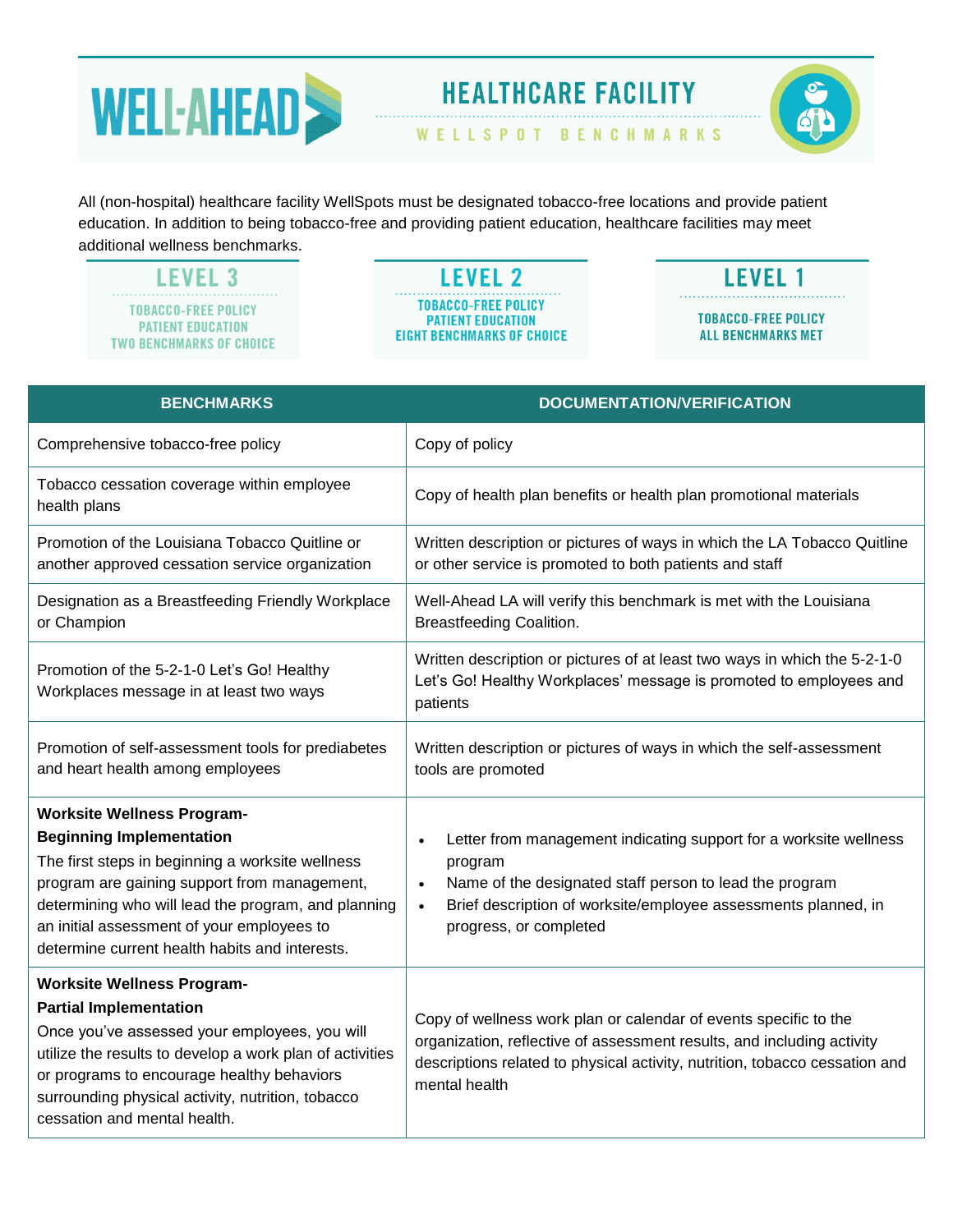| <b>Worksite Wellness Program-</b><br><b>Full Implementation</b><br>Now that you have a plan, you'll continue to<br>encourage and motivate your employees as you<br>implement the plan. After one year, you'll do an<br>assessment to evaluate the impact of your program.<br>Assessments should be continued on an annual<br>basis.                                                                                                                                                                                                                                                                                                                       | Description of how annual program evaluation was conducted or copy of<br>annual evaluation results                                                                                                                                                                                |
|-----------------------------------------------------------------------------------------------------------------------------------------------------------------------------------------------------------------------------------------------------------------------------------------------------------------------------------------------------------------------------------------------------------------------------------------------------------------------------------------------------------------------------------------------------------------------------------------------------------------------------------------------------------|-----------------------------------------------------------------------------------------------------------------------------------------------------------------------------------------------------------------------------------------------------------------------------------|
| At least 50% of vending items in each snack and<br>beverage machine or provided snack options meet<br>the approved healthy vending guidelines<br>Adoption of at least one nutrition-based policy:<br>Healthy vending policy<br>Healthy meeting policy                                                                                                                                                                                                                                                                                                                                                                                                     | Inventory of vending machine or snack options from vendor (with<br>nutritional information if available) or picture of vending machine (if<br>nutritional information is posted on the machine)<br>Copy of at least one policy that makes healthy food options more<br>accessible |
| Standard Operating Procedure in place that<br>documents follow-up process for outgoing and<br>incoming referrals and is communicated and<br>understood by all staff                                                                                                                                                                                                                                                                                                                                                                                                                                                                                       | Copy of Standard Operating Procedure and written documentation that<br>SOP was discussed and reviewed with staff at least annually                                                                                                                                                |
| Team-based care:<br>Leadership support statement                                                                                                                                                                                                                                                                                                                                                                                                                                                                                                                                                                                                          | Copy of signed leadership support statement                                                                                                                                                                                                                                       |
| Team-based care: Training<br>Team-based care training available for clinical and<br>non-clinical staff annually (state will host at least<br>one annual training via webinar)                                                                                                                                                                                                                                                                                                                                                                                                                                                                             | Documented training date and attendance sheet and examples of<br>changes made or planned as a result of training                                                                                                                                                                  |
| Implementation of at least one of the following<br>practices for Culturally and Linguistically<br>Appropriate Services (CLAS):<br>Provision of staff training, sometimes<br>$\bullet$<br>referred to as cultural sensitivity or diversity<br>training<br>Utilization of bilingual providers<br>$\bullet$<br>Utilization of bilingual family members and<br>$\bullet$<br>support staff<br>Utilization of professional medical<br>٠<br>interpreters<br>Utilization of telephonic interpretation<br>services<br>Provide printed materials in the languages<br>of the facility's population<br>Assess health literacy of the facility's patient<br>population | Written description documenting adoption of at least one strategy                                                                                                                                                                                                                 |